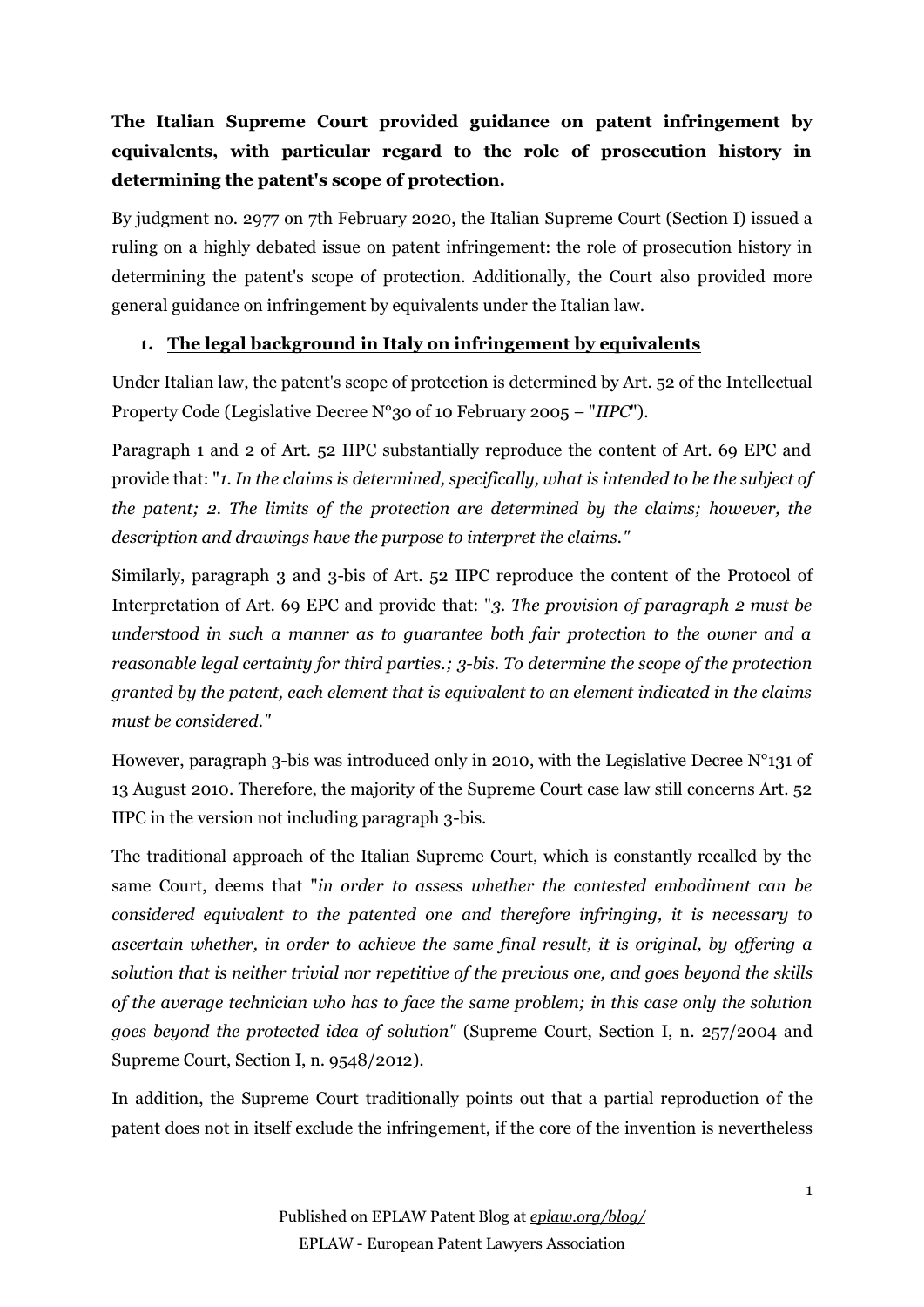reproduced (Supreme Court, Section I, n. 30234/2011; Supreme Court, Section I, n. 22351/2015).

## **2. The legal background in Italy on prosecution history**

In Italy, the role of prosecution history in the assessment of infringement by equivalents is debated, since no indication is given by the law.

According to a first approach, prosecution history has no binding role for the Judge while interpreting the claims. The prosecution history could be of help in interpreting the claims, but it can not prevail over the text of the patent, which is the sole document on which third parties can rely on (Court of Milan, order 15 October 2018; Court of Milan, order 18 September 2017).

According to a second approach, the characteristics excluded by the patentee himself by conscious limitation during prosecution cannot be included in the scope of the patent through an interpretation by equivalents, because this interpretation would be contradictory and incompatible with the owner's own wishes (Court of Milan, order 12 September 2017; Court of Milan, judgement 24 January 2017 n. 885; Court of Milan, judgement 10 June 2015 n. 7156; Court of Turin order 1 April 2011).

In light of the above, the judgment of the Supreme Court no. 2977/2020 is important for providing a view both on the application of Art. 52 paragraph 3-bis IIPC and the role of prosecution history in determining the patent's scope of protection.

# **3. The facts of the case and the appeal judgment**

Proras enforced against the competitor Nuova Rivart the Italian portion of a European patent application concerning a process and a plant to extract and concentrate tannins from wood and from other natural products.

While the first instance proceeding were pending, the European patent was finally granted. However, this occurred only after the patent owner, upon the EPO examiners' requests, agreed to amend the independent product and process claims.

The Court of first instance ascertained the infringement of Proras patent, but the Court of Appeal ruled out the infringement by equivalents. In particular, the Court considered crucial the limitation made by the patentee in order to obtain the grating of the patent, which was the addition of a filtration step in order to stop particles greater than 10 µm. This feature was essential at the EPO to differentiate the invention from the prior art and overcome the objections raised by the examiners. The Court pointed out that the patentee can not pretend to expand the scope of protection to what he voluntarily excluded during the patent prosecution. Otherwise, the patent would be interpreted contrary to good faith, to the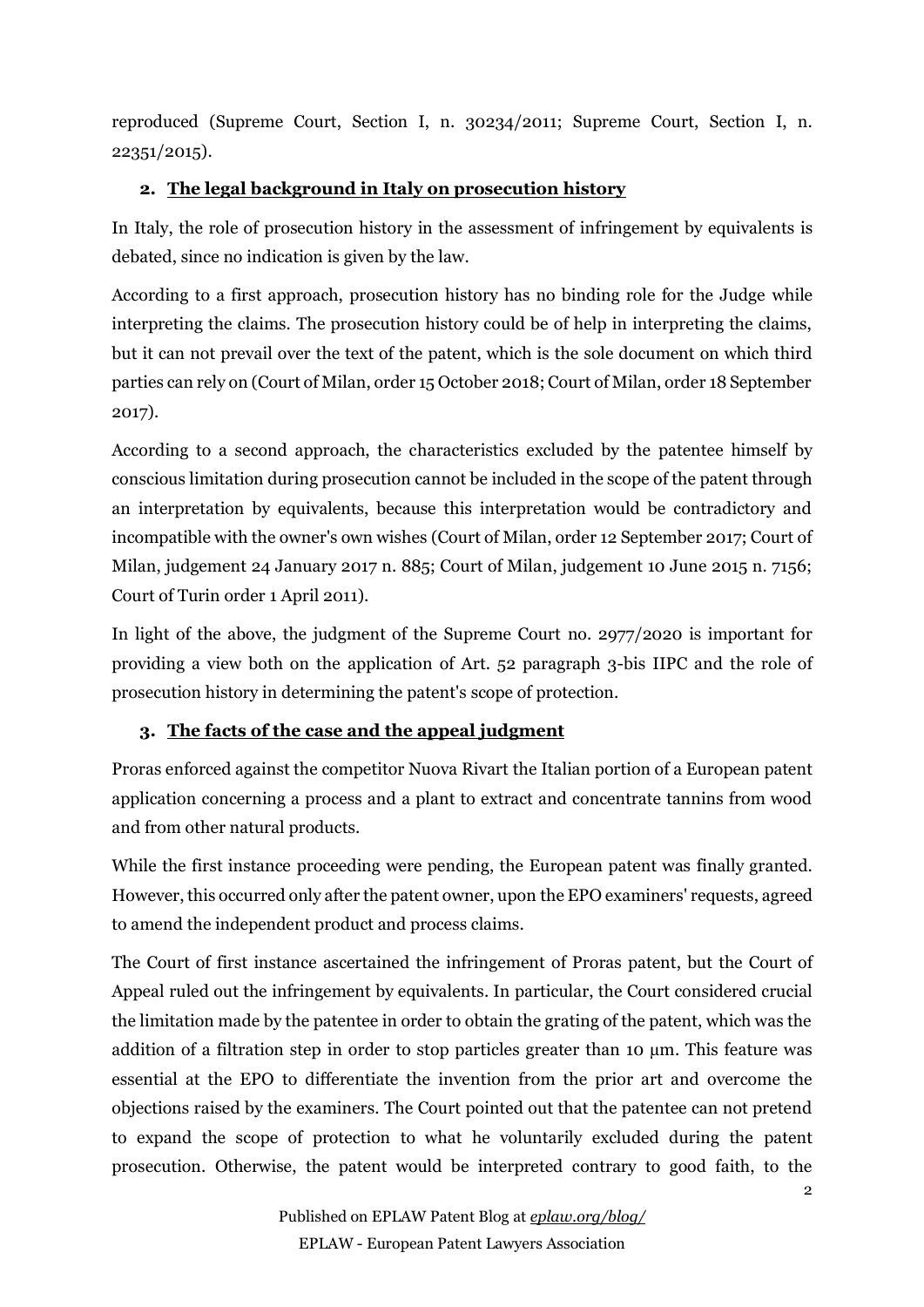detriment of rights and legal certainties for third parties. Therefore, the conscious limitations acted as a complete bar to the assessment of the infringement by equivalents, in compliance with the so called prosecution history estoppel.

Given that the contested process applied a filtration step to stop particles greater than  $25 \mu m$ , the Court of Appeal therefore excluded the infringement.

# **4. The Decision of the Supreme Court**

Proras filed an appeal before the Supreme Court, claiming that the Court of Appeal had not properly detected the "inventive core" of the patent and instead gave relevance to the theory of conscious limitations, which would have no legal basis in the Italian patent law system.

Firstly, the Court recalled many of its judgments in which assessed the infringement by equivalents before paragraph 3-bis was added to Art. 52 IIPC.

Then, the Court considered that even taking into account the new paragraph 3-bis, "*the fundamental criterion that gives the main role to the objective meaning of the claims cannot be abandoned*".

The Court provided more guidance on infringement by equivalents by making a list of examples where the non-coincidence between the contested product and the claims, does not nevertheless excludes the infringement. In particular, this would occur when:

- the modest variant affects an element of the claim that does not have a central role in the economy of the inventive idea (by eliminating the same element, or placing it in a different solution expressing the same fundamental idea);
- the allegedly infringing product by equivalent fulfils the same function as the patented product, essentially in the same way and reaches to the same result;
- the alternative solution adopted by the alleged infringer with respect to the patented solution appears to be obvious and not original, taking into account the average knowledge of the technician in the field.

The Court pointed out that the Court of Appeal did not considered the criteria set forth above and therefore failed to correctly apply Art. 52 paragraph 3-bis IIPC.

In particular, the Court of Appeal erroneously considered the prosecution history an absolute bar to the applicability of the infringement by equivalents, while instead it should not have refused to assess whether there was actually equivalence between the process followed by Nuova Rivart and the scope of protection of Proras' patent as determined by the claims, interpreted in light of the description and drawings.